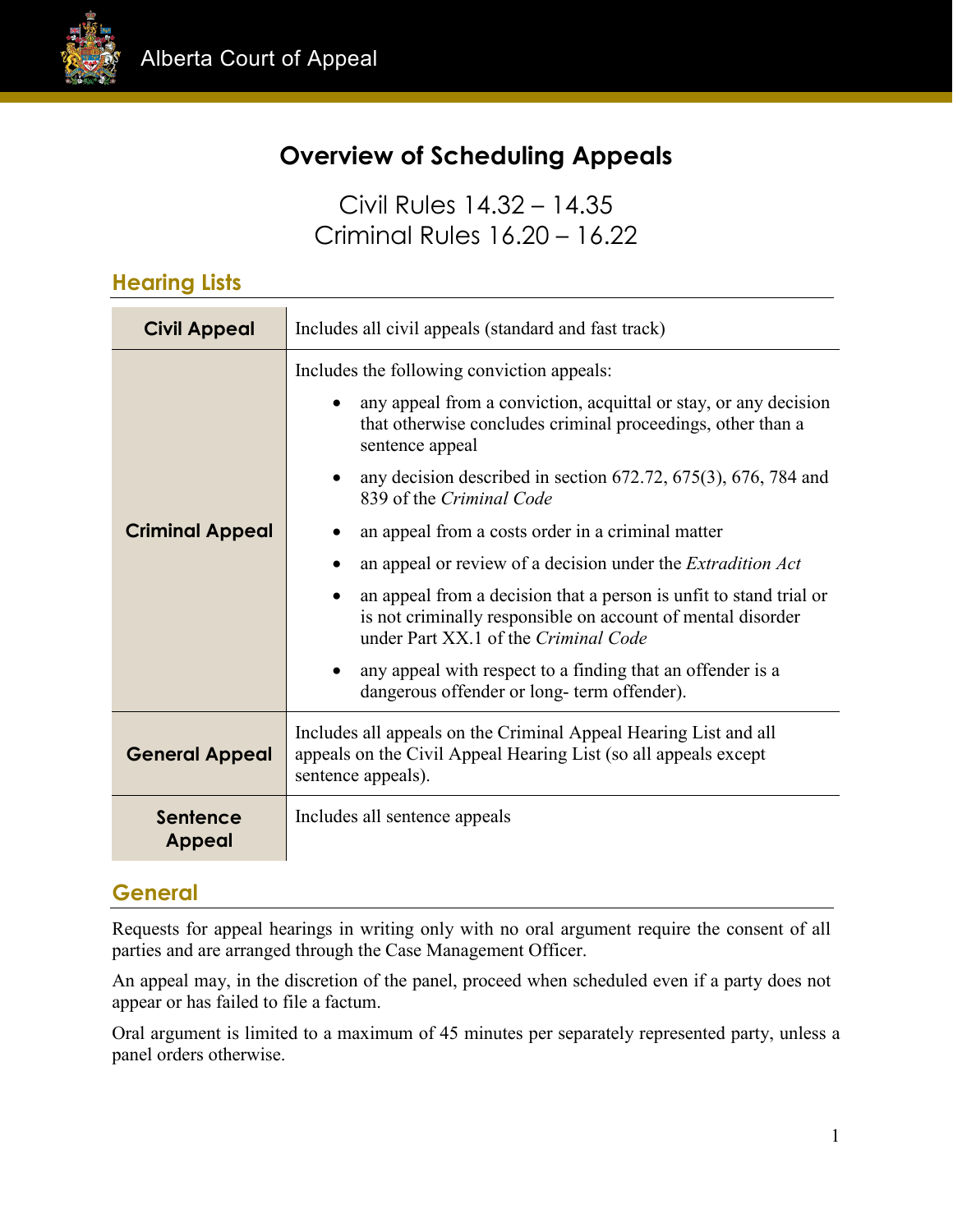

# **Scheduling**

|                                                                                             | <b>When Scheduled</b>                                                                                                                                                                                                                                                                                                                                                                                                                                                | Who<br><b>Schedules</b>                                                                                                                                   | <b>When Heard</b>                                                                                         |
|---------------------------------------------------------------------------------------------|----------------------------------------------------------------------------------------------------------------------------------------------------------------------------------------------------------------------------------------------------------------------------------------------------------------------------------------------------------------------------------------------------------------------------------------------------------------------|-----------------------------------------------------------------------------------------------------------------------------------------------------------|-----------------------------------------------------------------------------------------------------------|
| <b>Standard</b><br><b>Appeal</b>                                                            | In the absence of a timetable, after the<br>last respondent factum is filed                                                                                                                                                                                                                                                                                                                                                                                          | Case<br>Management<br>Officer                                                                                                                             | No sooner than 8<br>weeks after the<br>last respondent<br>factum is filed                                 |
| <b>Fast Track</b><br><b>Appeal</b>                                                          | Once the appellant's factum is filed.                                                                                                                                                                                                                                                                                                                                                                                                                                | Case<br>Management<br>Officer                                                                                                                             | On the first<br>available date<br>that is at least 20<br>days after the<br>appellant's<br>factum is filed |
| <b>Conviction</b><br><b>Appeal</b><br>(includes<br>acquittal<br>and<br>decision<br>appeals) | In the absence of a timetable, after the<br>last respondent factum is filed                                                                                                                                                                                                                                                                                                                                                                                          | Case<br>Management<br>Officer                                                                                                                             | No sooner than 8<br>weeks after the<br>last respondent<br>factum is filed                                 |
| Sentence<br><b>Appeal</b>                                                                   | Subject to the direction of a Case<br>Management Officer, when:<br>the appeal record and<br>appellant's factum have been<br>filed,<br>the appeal record has been<br>٠<br>filed and the appellant is<br>self-represented<br>the appeal record has not<br>been ordered and the<br>appellant is self-represented<br>and in custody, or<br>the net sentence is 6 months<br>or less, the appellant is in<br>custody and judicial interim<br>release has not been granted. | Automatically<br>scheduled by the<br>Deputy Registrar<br>on the next<br>available date,<br>subject to<br>direction of a<br>Case<br>Management<br>Officer. | On the first<br>available date                                                                            |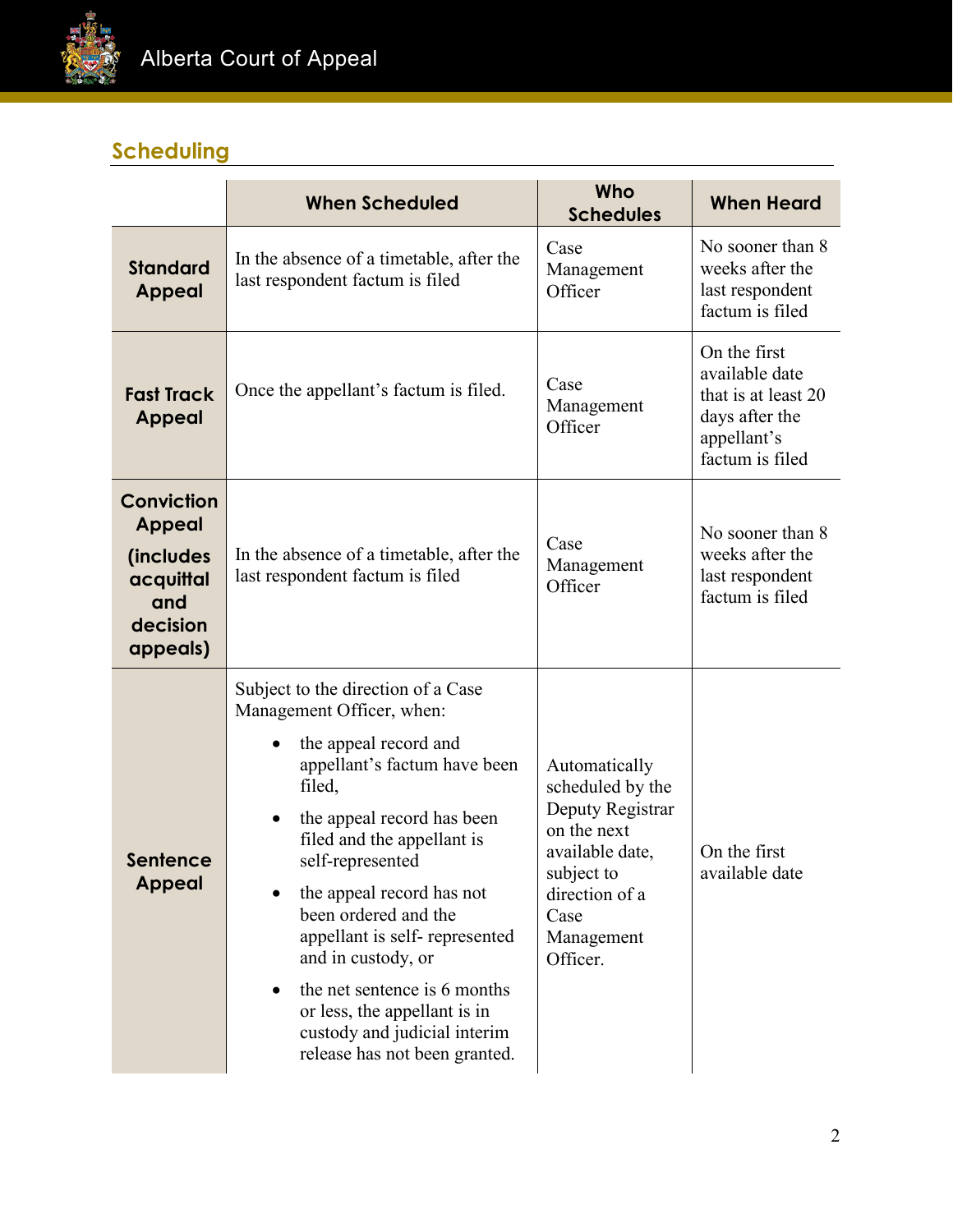

#### **Deadlines**

Appeals must be scheduled within the following deadlines (subject to any extension provided by the Case Management Officer):

| <b>Standard Appeal</b>                                                          | Before the earlier of 6 months after the deadline for the filing of the last<br>factum in the appeal, and 12 months after the filing of the Notice of<br>Appeal, failing which the appeal will be struck.                                                  |  |  |
|---------------------------------------------------------------------------------|------------------------------------------------------------------------------------------------------------------------------------------------------------------------------------------------------------------------------------------------------------|--|--|
| <b>Fast Track Appeal</b>                                                        | Within 6 months of filing the Notice of Appeal, failing which the appeal<br>will be struck.                                                                                                                                                                |  |  |
| Conviction<br>Appeal<br><i>(includes)</i><br>acquittal and<br>decision appeals) | Within 9 months of the filing of the Notice of Appeal, failing which:<br>the appeal will be struck if the appellant is represented by<br>counsel, and<br>the Registrar will schedule the appeal for oral argument if the<br>appellant is self-represented. |  |  |
| <b>Sentence Appeal</b>                                                          | None.<br>Note: Unless otherwise ordered, a sentence appeal must proceed even<br>if an appeal or application for leave to appeal as to conviction has been<br>filed with the Supreme Court of Canada.                                                       |  |  |

### **Rescheduling Appeals**

Once an appeal is scheduled for hearing, it cannot be adjourned or rescheduled unless:

- the appeal has been discontinued or abandoned,
- the appeal has been settled,
- a CMO permits the hearing to be adjourned or rescheduled (or a panel if materials have already been distributed).

### **Unscheduled Appeals Lists**

The Unscheduled Appeals Lists are comprised of the Unscheduled Civil Appeals List (formerly "Civil Speak to List") and the Unscheduled Criminal Appeals List (formerly "Criminal Speak To List") and are governed by Part A.3 of the Consolidated Practice Directions.

Placing a matter on an Unscheduled Appeal List is usually no longer necessary. However, the Case Management Officer retains the discretion to do so and will advise the parties by letter when this has been done. If an appeal is placed on an Unscheduled Appeal List, the list will be posted on the Court's [website](https://www.albertacourts.ca/ca/home) under Court of Appeal > Registry > Court Lists, 10 days before the list is spoken to.